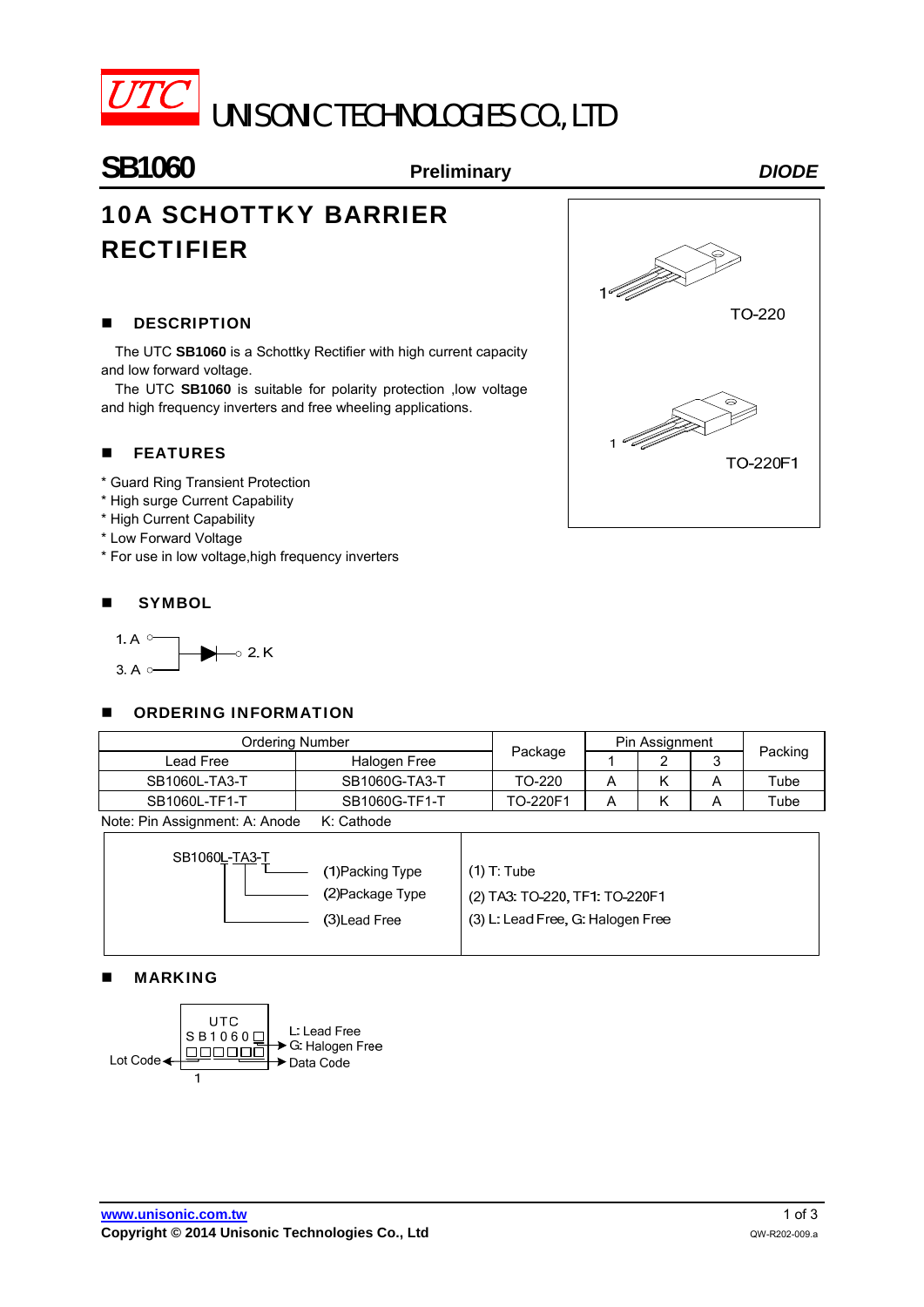#### **ABSOLUTE MAXIMUM RATINGS**  $(T_A = 25^\circ C)$  unless otherwise specified.)

| <b>PARAMETER</b>                                                          | <b>SYMBOL</b>               | <b>RATINGS</b> | <b>UNIT</b> |
|---------------------------------------------------------------------------|-----------------------------|----------------|-------------|
| Working Peak Reverse Voltage                                              | V <sub>RWM</sub>            | 60             |             |
| Repetitive Peak Reverse Voltage                                           | $\mathsf{V}_{\mathsf{RRM}}$ | 60             |             |
| <b>RMS Reverse Voltage</b>                                                | $V_{R(RMS)}$                | 42             |             |
| <b>DC Blocking Voltage</b>                                                | $V_{R}$                     | 60             |             |
| <b>Average Rectified Output Current</b>                                   | Iο                          | 10             |             |
| Non-repetitive Peak Forward Surge Current 8.3 ms<br>Single Half-Sine-Wave | <b>IFSM</b>                 | 150            | А           |
| <b>Operating Temperature</b>                                              |                             | $-65$ ~+150    | °C          |
| Storage Temperature                                                       | $\Gamma_{\rm STG}$          | $-65$ ~+150    | °C          |

Notes: 1. Absolute maximum ratings are those values beyond which the device could be permanently damaged. Absolute maximum ratings are stress ratings only and functional device operation is not implied.

2. These ratings are limiting values above which the serviceability of any semiconductor device may be impaired.

#### **THERMAL DATA**

| <b>PARAMETER</b>    | <b>SYMBOL</b> | RATINGS | UNIT |
|---------------------|---------------|---------|------|
| Junction to Ambient | UJA           | 60      | °C/W |
| Junction to Case    | UJC           | v.v     | °C/W |

#### **ELECTRICAL CHARACTERISTICS** (T<sub>A</sub>=25°C unless otherwise specified.)

| <b>PARAMETER</b>                   | <b>SYMBOL</b> | <b>TEST CONDITIONS</b>              | <b>MIN</b> | <b>TYP</b> | MAX IUNITI |    |
|------------------------------------|---------------|-------------------------------------|------------|------------|------------|----|
| Reverse Breakdown Voltage (Note 1) | $V_{(BR)R}$   | $IIR=0.50mA$                        | 60         |            |            | v  |
|                                    | $V_{FM}$      | $I_F$ =10A, T <sub>J</sub> =25°C    |            |            | 0.75       | v  |
| Forward Voltage Drop               |               | $I_F = 10A$ , T <sub>J</sub> =100°C |            |            | 0.70       |    |
|                                    | <b>IRM</b>    | IV <sub>R</sub> =60V, T,⊨25°C_      |            |            | 200        | μA |
| Leakage Current (Note 1)           |               | $V_R = 60V$ . T <sub>i</sub> =100°C |            |            | 50         | mA |

Notes: 1. Short duration pulse test used to minimize self-heating effect.

2. Thermal resistance junction to case mounted on heatsink.